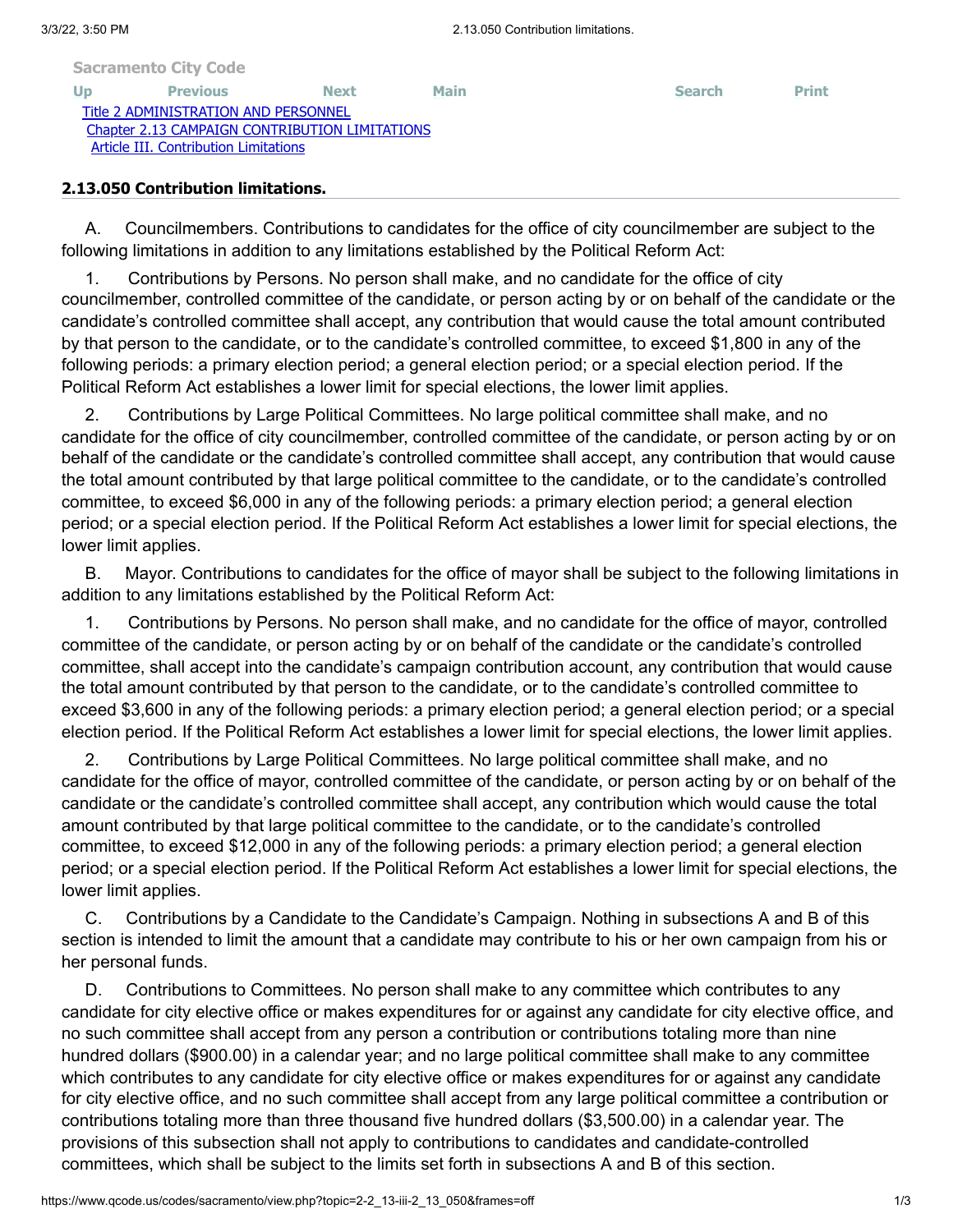Exception. A committee may solicit and accept contributions in excess of the limits established by subsection D if the committee makes expenditures for any lawful purpose other than supporting or opposing candidates for city elective office, provided that:

1. Funds received from contributions in excess of the limits set forth in subsection D are used only for lawful purposes other than supporting or opposing candidates for city elective office or making contributions to candidates for city elective office; and

2. The committee shall establish a separate bank account to be used for making expenditures to support or oppose candidates for city elective office or for making contributions to candidates for city elective office. All expenditures to support or oppose candidates for city elective office and all contributions made by the committee to candidates for city elective office must be made with funds from this account. A committee may not deposit into this account any contributions that were solicited or accepted in excess of the limitations established by subsection 1 above.

E. Making and Acceptance of Contributions, Timing of Contributions and Contributions to Officeholders in Off-Election Years.

1. Making and Acceptance of Contributions. For purposes of this chapter, a contribution shall have been considered to have been "made" and "accepted" as follows:

a. Monetary Contributions.

i. Making of Monetary Contributions. For purposes of the contribution limitations of this chapter, a monetary contribution is made on the date the contribution is mailed, delivered, or otherwise transmitted to the candidate or a controlled committee. The date of the check or other negotiable instrument by which the contribution is made may be presumed by the candidate or controlled committee to be the date on which the contribution was mailed, delivered or otherwise transmitted, unless it is known to the candidate to be later than the date the contribution is mailed, delivered or otherwise transmitted, in which case the earlier date shall be considered the date on which the contribution is made.

ii. Acceptance of Monetary Contributions. For purposes of the contribution limits of this chapter, a monetary contribution shall be deemed "accepted" on the date that it is made; provided that a monetary contribution shall not be considered accepted for purposes of this chapter if it is not cashed, negotiated or deposited, and, in addition, is returned to the donor within fourteen (14) days of receipt.

b. Nonmonetary Contributions.

i. Making of Nonmonetary Contributions. A nonmonetary contribution is made by the contributor on the earlier of the following dates: (A) the date that funds are expended by the contributor for goods or services if the specific expenditure is made at the request of the candidate or controlled committee; (B) the date that the candidate or controlled committee or agent of the candidate or controlled committee obtains possession or control of the goods or services; or (C) the date that the candidate or controlled committee otherwise receives the benefit of the expenditure.

ii. Acceptance of Nonmonetary Contributions. A nonmonetary contribution is deemed accepted on the date that it is made by the contributor; provided that a nonmonetary contribution shall be deemed not to have been accepted for purposes of this chapter if it is returned within fourteen (14) days of having been made by returning to the contributor any of the following: (A) the nonmonetary contribution; (B) its monetary equivalent; or (C) the monetary amount by which the value of the nonmonetary contribution exceeds the contribution limits of this chapter.

2. Timing of Contributions. For purposes of this chapter, a contribution shall be deemed to be a contribution during a general election period only if it is made by the contributor on or after the first day of the month immediately following the month in which the primary election is held.

3. Contributions Made in Off-Election Years.

a. Contributions made to candidates for city elective office during an off-election year shall be attributed to, and shall be considered to have been made during, the primary election period, general election period or